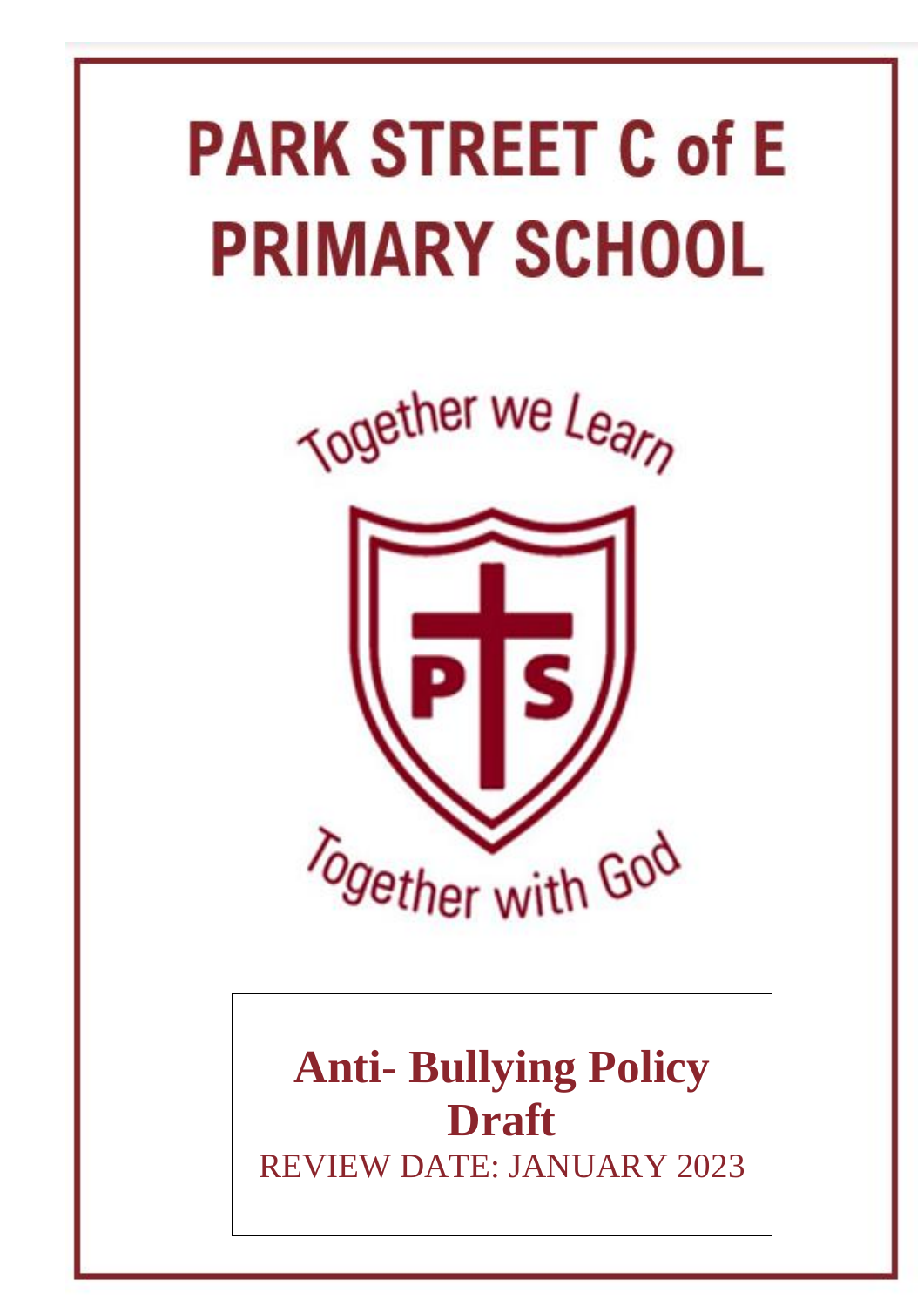Our Vision

At Park Street, we are committed to creating a school community of happy and confident lifelong learners equipped with the skills and knowledge needed to FLOURISH and lead successful lives.

*'At Park Street, we FLOURISH!'*

*Focus on excellence*

*Learn together*

*Overcome barriers*

*Understand our values*

*Respect others*

*Include everyone*

*Strive for success*

*Have fun!*

Our vision is underpinned by our school values of :

Love, Joy, Courage and Truth.

The school recognises its foundation in the Church of England and aims to serve its community by providing an education of the highest quality within the context of Christian belief and practice. It encourages an understanding of the meaning and significance of faith and promotes Christian values through the experience it offers to all its pupils.

# **Rationale**

Bullying is unacceptable behaviour.

- Park Street C of E Primary School and Nursery is committed to creating a safe environment, detailed in our Positive Behaviour Policy, where children can:
- learn, work and play
- feel valued
- appreciate differences
- talk about their worries knowing that an adult will listen and offer help.

When bullying happens we will work as a community in accordance with the policy set out in this document to help both the people who are harmed and the perpetrator. We will ensure the safety of the child who has been bullied and do our best to support improved behaviour from the child who has bullied. At Park Street we recognise that bullying can be emotionally abusive and can cause severe and adverse effects on children's emotional development. By effectively preventing and tackling bullying our school can help to create a safe and disciplined environment, where pupils are able to learn and fulfil their potential.

We believe that nobody should suffer bullying because of the way they look or because of their gender or sexual orientation nor because they have a different cultural background to other pupils.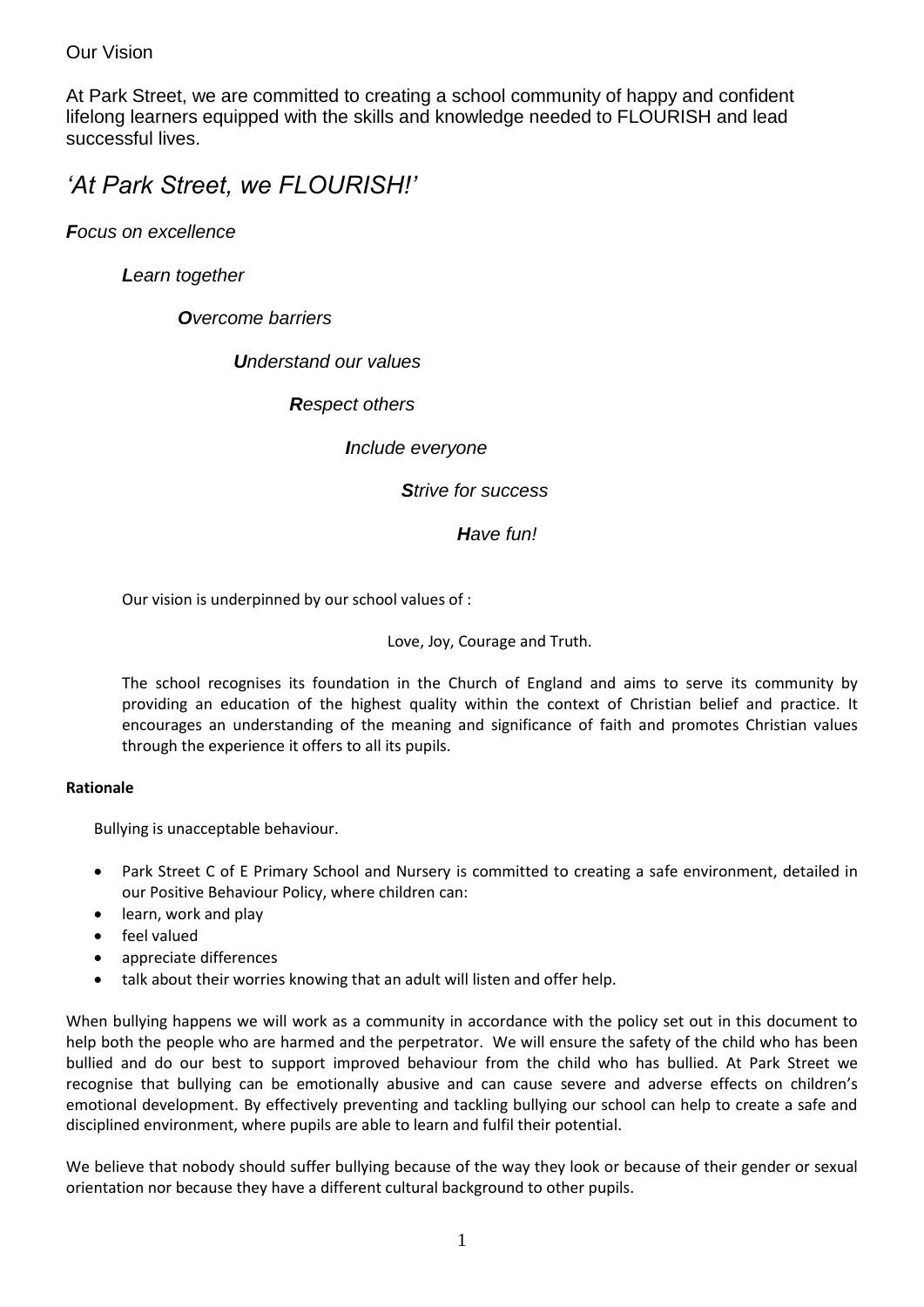#### **Definition of Bullying**

- Bullying can be defined as 'behaviour by an individual or a group, repeated over time that intentionally hurts another individual either physically or emotionally'. (DfE 'Preventing and Tackling Bullying July 2017)
- Bullying can include physical and emotional abuse such as name calling, taunting, mocking, making offensive comments, kicking, hitting, taking belongings, producing offensive graffiti, gossiping, peer isolation (e.g. excluding people from groups) and spreading hurtful and untruthful rumours.
- The same unacceptable behaviours can be expressed online; this is sometimes called online bullying or cyberbullying. Specifically, this can include sending offensive, upsetting and inappropriate messages by phone, text, instant messenger, through gaming, websites, social media sites and apps, and sending offensive or degrading photos or videos.

Bullying is recognised by Park Street C of E Primary School as being a form of peer on peer abuse; children can abuse other children.

- Abuse is abuse and it should never be tolerated or passed off as "banter", "just having a laugh" or "part of growing up".
- We recognise that even if there are no reports of bullying, it does not mean it is not happening and it may be the case that it is just not being reported.
- All victims will be taken seriously and offered appropriate support, regardless of where the abuse takes place.

# **Forms and Types of Bullying covered by this Policy**

Bullying can happen to anyone. This policy covers all types and forms of bullying including but not limited to:

- Bullying related to physical appearance
- Bullying of young carers, children in care or otherwise related to home circumstances
- Bullying related to physical/mental health conditions
- Physical bullying
- Emotional bullying
- Sexualised bullying/harassment
- Bullying via technology, known as online bullying or cyberbullying
- Prejudiced-based and discriminatory bullying (against people/pupils with protected characteristics) which may include:

Bullying related to race, religion, faith and belief and for those without faith Bullying related to ethnicity, nationality or culture Bullying related to Special Educational Needs or Disability (SEND) Bullying related to sexual orientation (homophobic/biphobic bullying) • Gender based bullying, including transphobic bullying Bullying against teenage parents (pregnancy and maternity under the Equality Act).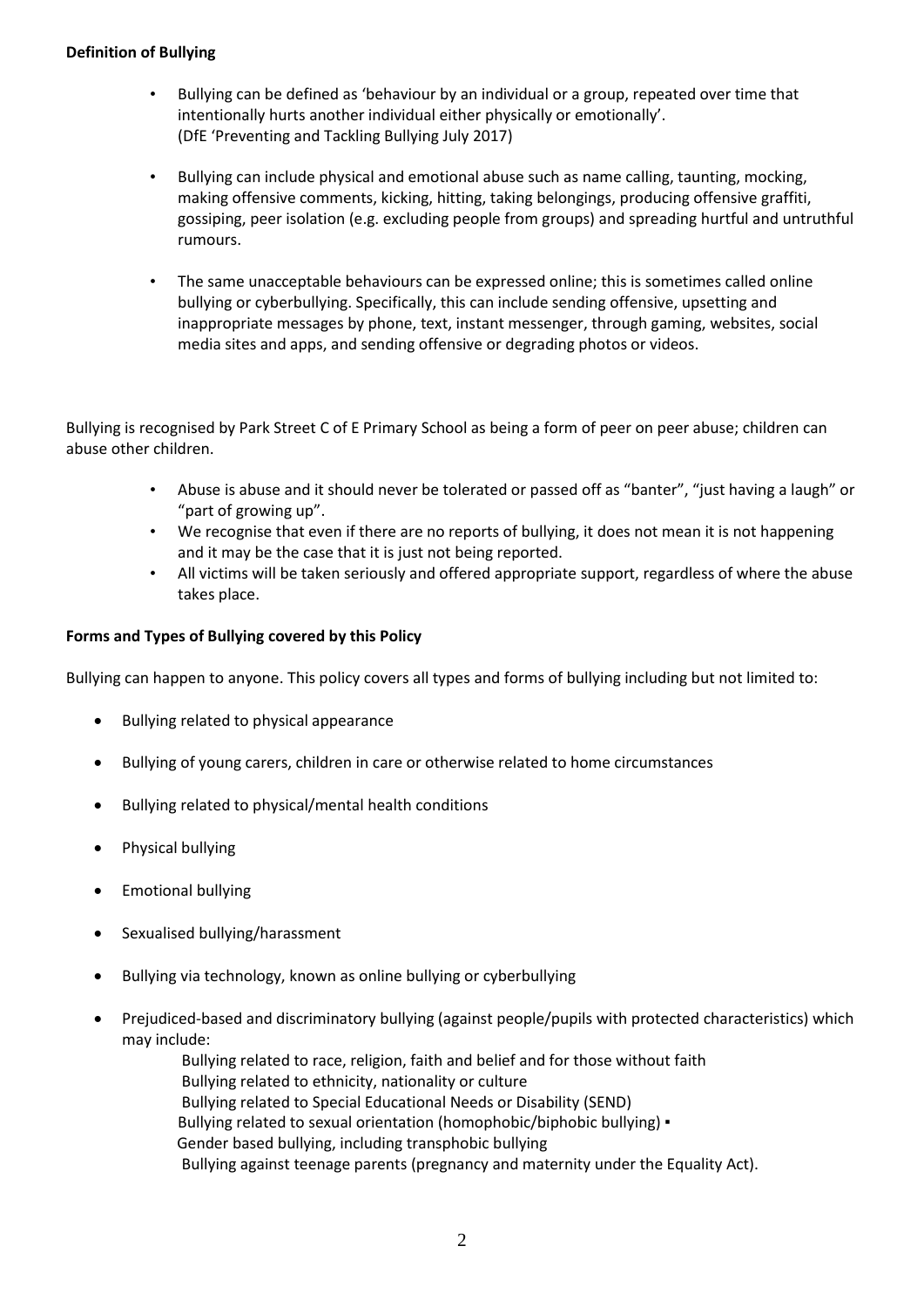#### **Prevention and strategies to reinforce Park Street C of E's Policy on Anti- bullying**:

- Create and support an inclusive environment which promotes a culture of mutual respect, consideration and care for others, which will be upheld by all.
- Follow the STEPs, therapeutic approach to support positive behaviours between pupils and challenge inappropriate behaviours between pupils
- High profile of all staff to promote positive behaviours between pupils to help to prevent bullying
- Intervene promptly where necessary to tackle bullying behaviour
- Regular monitoring and review of the school's policy and procedures
- Developing strong relationships between staff and pupils and knowing our pupils well
- Having an awareness of pupils who may be more vulnerable to bullying to implement strategies to prevent bullying and provide support if needed.
- Children having a clear understanding of their right to feel safe and know their concerns will be listened to and dealt with sensitively and promptly
- Making use of curriculum opportunities to raise pupil awareness e.g. through RHE, Computing RE curriculum, cross curricular themes, drama, story writing and literature
- Taking part in initiatives e.g. National Anti-bullying week
- Continual focus on the values of the school. (Love, Joy, Courage and Truth)
- Working closely with parents/carers and keeping them informed
- Dealing promptly with grievances regarding the school response to bullying in line with our complaints policy.
- Seeking to learn from good anti-bullying practice elsewhere

#### **Procedure:**

The following is a list of actions are available to staff depending on the perceived seriousness of the situation. The emphasis is always on a caring, listening approach as bullies are often victims too – that is why they bully.

Staff in this school will

- Deal immediately with an incident by the member of staff witnessing or receiving a report of perceived bullying, applying the school's Positive Behaviour Policy, ensuring that they are familiar with its aims and follow the procedures detailed in it
- Encourage the children to talk about bullying and listen to them
- Be sensitive to a pupil's need for privacy and respect
- The headteacher, Designated Safeguarding Lead (DSL) or another appropriate member of leadership staff will interview all parties involved.
- A clear and precise account of perceived bullying incident(s) will be recorded by the school using Form 1 of appendix , uploaded to CPOMs record keeping system under perceived bullying icon
- The school will speak with and inform other staff members, where appropriate.
- The school will ensure parents/carers are kept informed about the concern and action taken, as appropriate and in line with child protection and confidentially policies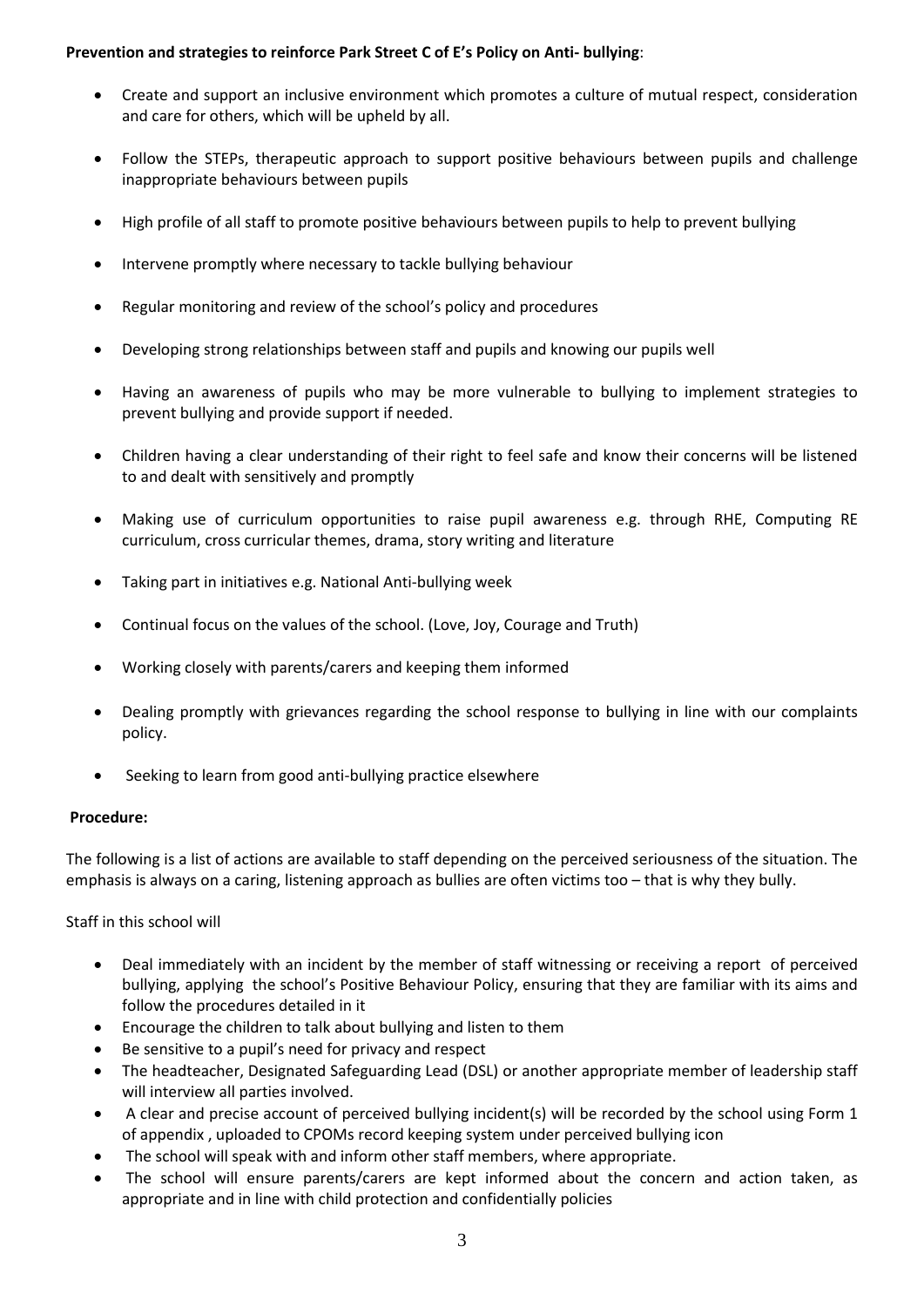Where the perceived bullying of or by pupils takes place off school site or outside of normal school hours (including cyberbullying), the school will ensure that the concern is fully investigated and responded to in line with this policy and the school behaviour policy. If required, the DSL will collaborate with DSLs at other settings.

**SEND**

- We recognise that some children may be vulnerable to bullying because they have specific problems such as poor co-ordination, speech or language difficulties. We are aware that these children may need extra help. Sometimes preparing all the children by discussing issues generally may avoid problems but here sensitivity and the teacher's judgement on the situation should be used.
- We aim to encourage other children to empathise with those who have particular needs or disabilities within the school. Some children may not understand why other children may behave differently and some children's SEND needs are not immediately apparent.

# **Racist Incidents**

A racist incident is:

- "any incident which is perceived to be racist by the victim or any other person".
- The school's Policy for Preventing and Dealing with Racist Incidents details procedures for dealing with incidents of racism. It should be followed in all cases where bullying involves racism, including completion of the Bullying and Harassment Record and Monitoring Form. The incident will be upload onto the CPOMs system using the perceived racial incident icon.

# **Homophobic and biphobic and transphobic incidents**

A homophobic and biphobic and transphobic incident is:

- "any incident which is perceived to be Homophobic, biphobic or transphobic incidents by the victim or any other person."
- As part of our RHE curriculum, at Park Street we discuss differences between people that could motivate bullying, such as gender or sexuality. We teach children that using any prejudice-based language is unacceptable. Any report of Homophobic and biphobic and transphobic incidents, will be recorded The incident is also uploaded onto the CPOMS system using the perceived HBT icon

# **Cyberbullying**

The rapid development of, and widespread access to, technology has provided a new medium for 'virtual' bullying, which can occur in or outside school. Cyber-bullying is a different form of bullying and can happen at all times of the day, with a potentially bigger audience, and more accessories as people forward on content at a click.

- The Education Act 2011 amended the power in the Education Act 1996 to provide that when an electronic device, such as a mobile phone, has been seized by a member of staff who has been formally authorised by the headteacher, that staff member can examine data or files, and delete these, where there is good reason to do so. This power applies to all schools and there is no need to have parental consent to search through a young person's mobile phone.
- If an electronic device that is prohibited by the school rules has been seized and the member of staff has reasonable ground to suspect that it contains evidence in relation to an offence, they must give the device to the police as soon as it is reasonably practicable. Material on the device that is suspected to be evidence relevant to an offence, or that is a pornographic image of a child or an extreme pornographic image, should not be deleted prior to giving the device to the police. If a staff member finds material that they do not suspect contains evidence in relation to an offence, they can decide whether it is appropriate to delete or retain the material as evidence of a breach of school discipline (DfE July 2017)
- Any incident will be recorded on CPOMs using the perceived cyberbullying icon.

(1 Section 62 of the Coroners and Justice Act 2009 defines prohibited images of children. Section 63 of the Criminal Justice and Immigrations Act 2008 defines extreme pornographic images.)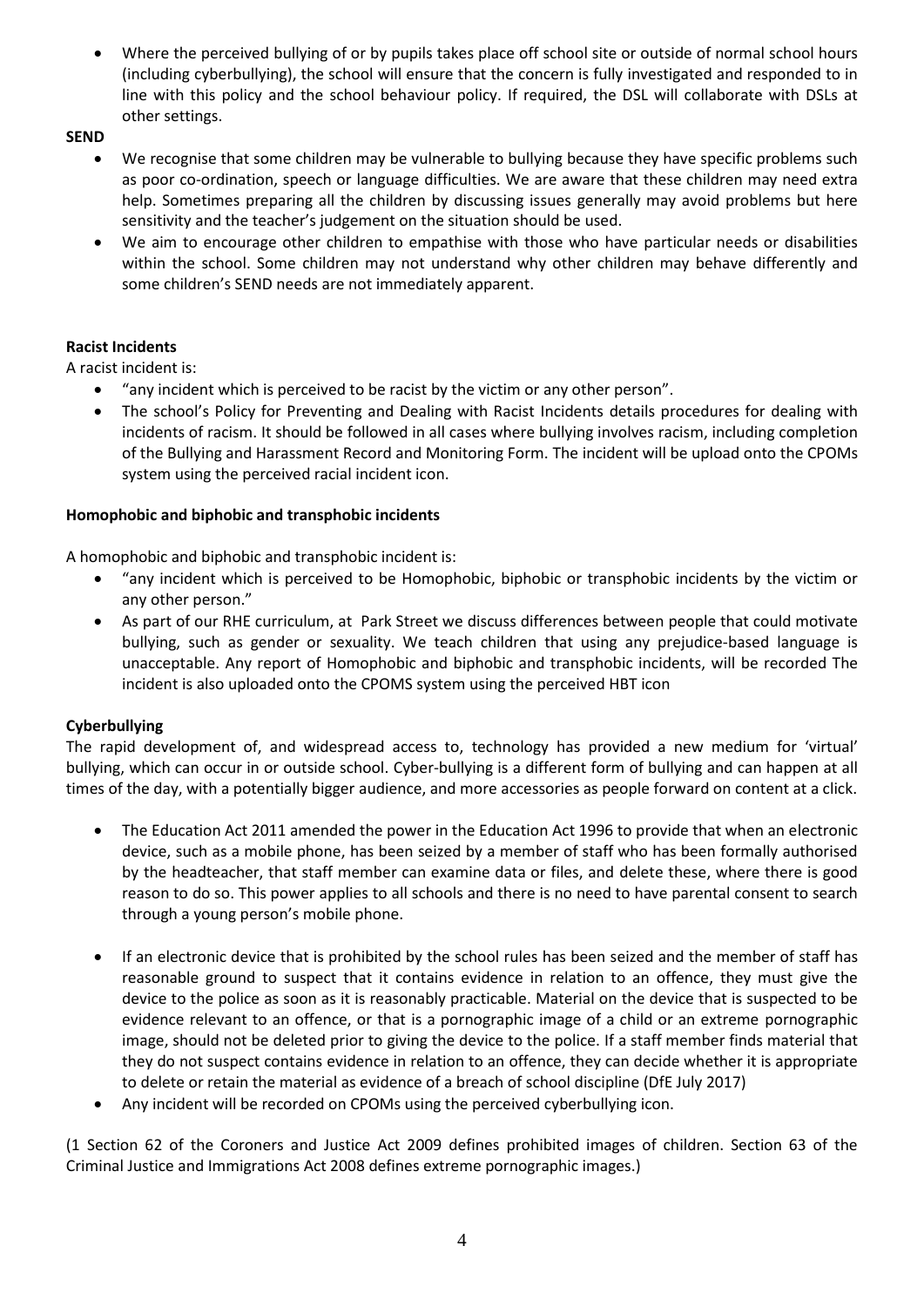# **Appropriate action that will be taken in the event of bullying.**

- Inform parents of child[ren] doing the bullying– Talk through our school policy and approach.
- Inform parents of the child who has been bullied- Talk through our school policy and approach.
- Insist on any "borrowed" or stolen items being returned
- Hold a follow up meeting with parents of child who has been bullied to report progress
- Hold a follow up meeting with parents of child who has bullied
- Inform all members of staff about the incident(s) and the action to be followed
- Consider lessons, class discussions, assemblies about bullying

#### **For the pupil experiencing bullying will be helped by :**

- Reassuring the pupil and providing immediate pastoral support.
- Offering an immediate opportunity to discuss the experience with their teacher, the DSL, or a member of staff of their choice.
- Advising to keep a record of the bullying as evidence and discuss how to respond to any further concerns.
- Working towards restoring self-esteem and confidence.
- Providing ongoing support

# **For the pupil who have perpetrated bullying will be helped by:**

- Discussing what happened, establishing the concern and the need to change.
- Educational and Protective consequences in line with school Positive Behaviour Policy
- Informing parents/carers to help change the attitude and behaviour of the child.
- Providing appropriate education and support regarding their behaviour or actions.
- Where necessary, working with the wider professionals
- If online, requesting that content be removed and reporting accounts/content to service provider.
- In extreme or repeated cases fixed-term or permanent exclusions.

# **Supporting Adults**

Our school takes measures to prevent and tackle bullying among pupils; however, it is equally important to recognise that bullying of adults, including staff and parents, whether by pupils, parents or other staff members, is unacceptable.

# **Adults who have been bullied or affected will be supported by:**

- Offering an immediate opportunity to discuss the concern with the designated safeguarding lead, a senior member of staff and/or the headteacher.
- Advising them to keep a record of the bullying as evidence and discuss how to respond to future concerns.
- Where the bullying takes place off school site or outside of normal school hours (including online), the school will still investigate the concern and ensure that appropriate action is taken in accordance with the schools' behaviour and discipline policy.
- Reporting offensive or upsetting content and/or accounts to the service provider, where the bullying has occurred online.
- Reassuring and offering appropriate support, advise and guidance through local or national organisations

# **Adults who have perpetrated the bullying will be helped by:**

- Discussing what happened with a senior member of staff and/or the headteacher to establish the concern.
- Establishing whether a legitimate grievance or concern has been raised and signposting to the school's official complaints procedures.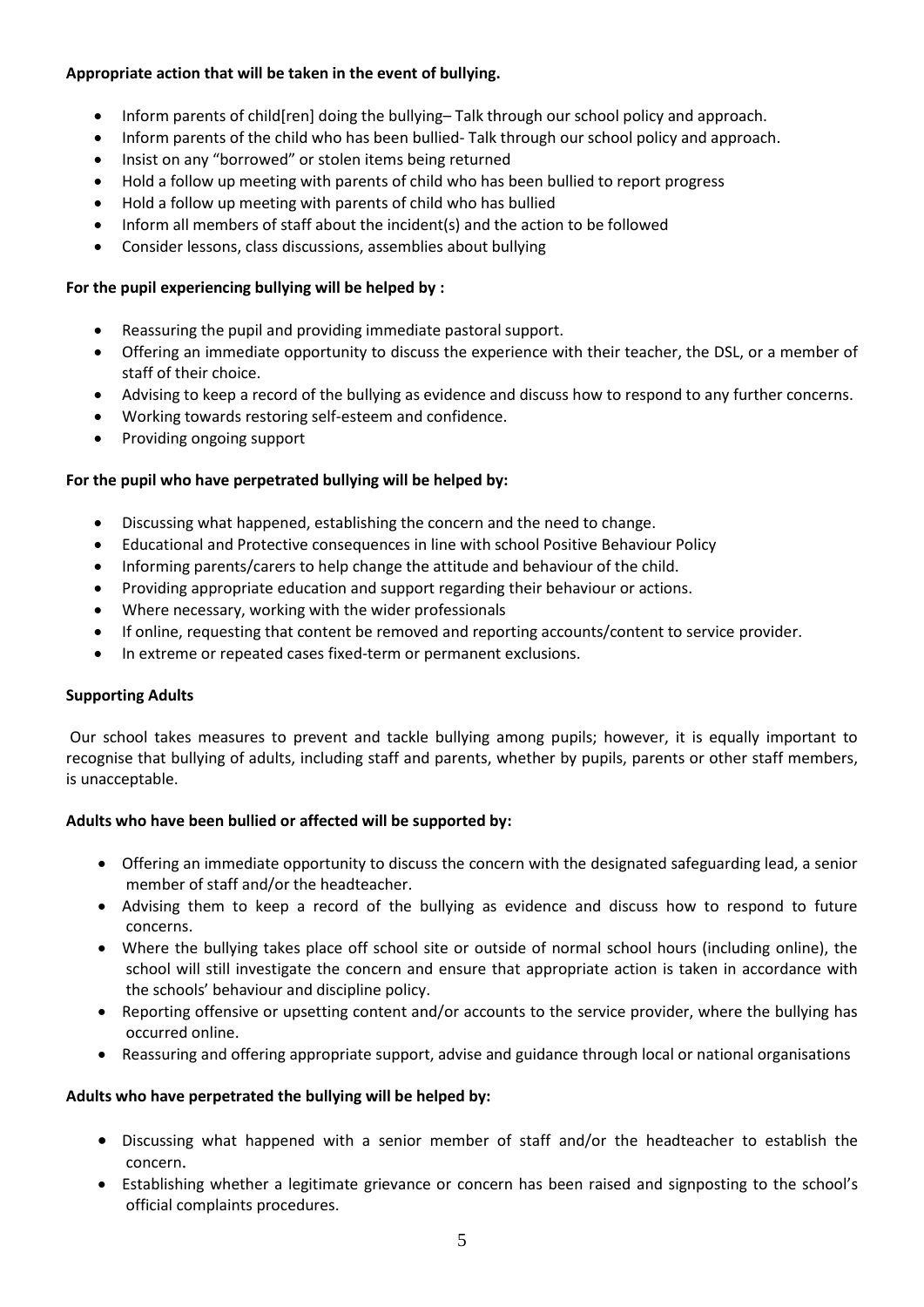- If online, requesting that content be removed.
- Instigating disciplinary, civil or legal action as appropriate or required

#### **Monitoring and Evaluating**

- This policy will be monitored by the SLT in the following way:
- Reviewing CPOM logs half termly and reporting to termly governor safeguarding audit
- Follow up with victims and their parents
- Whether culprits repeat their action
- Discussion/review by staff
- Surveys of pupils.
- Surveys of parents/carers
- At least annual policy review

#### **See also –**

- Positive Behaviour Policy
- RHE Policy
- Religious Education Policy
- School Equality Policy
- Online Safety Policy

# **PARK STREET C OF E PRIMARY SCHOOL AND NURSERY Initial Investigation into Allegation of Bullying - FORM 1**

| $\bullet$ | Completed by name and role:                                                                              |       |
|-----------|----------------------------------------------------------------------------------------------------------|-------|
| $\bullet$ | Date:                                                                                                    |       |
| $\bullet$ | Name and role of individual/s making the allegation e.g. pupil, mother,<br>midday supervisory assistant: |       |
| $\bullet$ | Form of referral e.g. verbal report, letter, phone call:                                                 |       |
| $\bullet$ | Details gathered to date:                                                                                |       |
| $\bullet$ | Action taken to date:                                                                                    |       |
| $\bullet$ | Completed by:                                                                                            | Date: |

#### **PARK STREET C OF E PRIMARY SCHOOL AND NURSERY**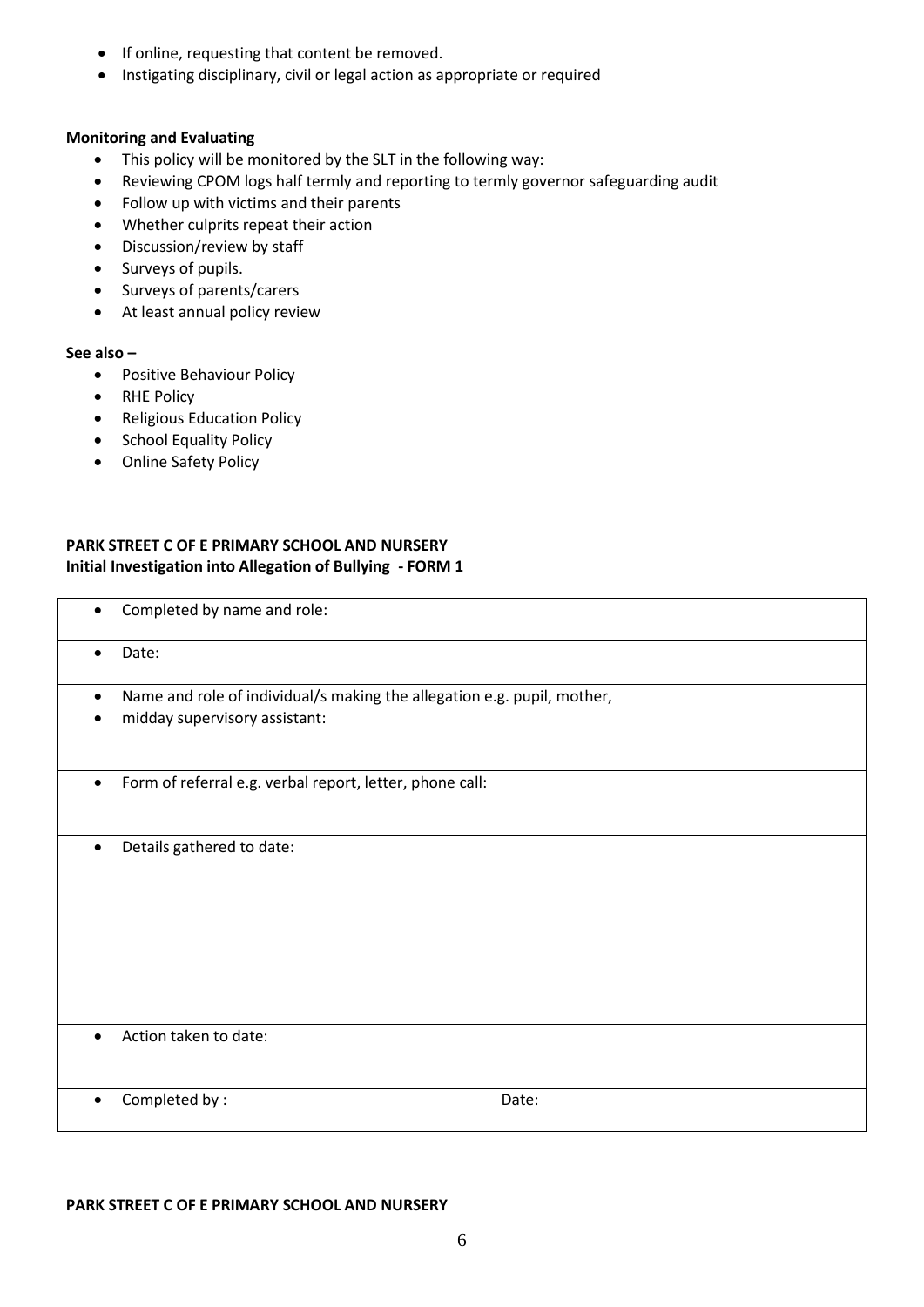#### **Bullying and Harassment Record and Monitoring Form – FORM 2**

For each incident please complete one form and return to the Head for collation and monitoring.

#### **Focus of Bullying/Harassment**

Please tick all elements which apply in your understanding of the incident(s):

|                                 | Definitely applies | Possibly applies |
|---------------------------------|--------------------|------------------|
| Ability/Disability              |                    |                  |
| Age/ Maturity                   |                    |                  |
| Appearance                      |                    |                  |
| Class/Background/Socio economic |                    |                  |
| Ethnicity/Race*                 |                    |                  |
| Religion/Belief*                |                    |                  |
| Gender                          |                    |                  |
| Sexuality                       |                    |                  |
| Size                            |                    |                  |
| Other                           |                    |                  |

\*See County Guidelines on Dealing with Racist Incidents

# **Manifestation/s of Bullying/Harassment. Perception of individual: feelings of being bullied/harassed (indicate those that apply)**

| Isolation/ignoring                            |  |
|-----------------------------------------------|--|
| <b>Teasing</b>                                |  |
| General expressions of prejudice/stereotype   |  |
| Racist literature, graffiti or insignia       |  |
| Verbal abuse or name calling (specify below)  |  |
| Targeted graffiti or hurtful note writing     |  |
| Threats including threatened physical assault |  |
| Mobile phone/text message bullying/harassment |  |
| Internet related bullying/harassment          |  |
| Camera phone bullying/harassment              |  |
| Actual physical assault                       |  |
| Other:                                        |  |

#### **Those involved:**

| Farget | /s giving offence<br>Darcon<br>Person/s |
|--------|-----------------------------------------|
|        |                                         |

#### **Description of incident(s) – bullet point**

 $\blacktriangleright$ 

**Action taken: bullet point**

 $\blacktriangleright$ 

#### **Summary of those notified and/or involved**

| Head Teacher                                           |  |
|--------------------------------------------------------|--|
| <b>Chair of Governors</b>                              |  |
| Class teacher                                          |  |
| 'Target' parents/carers informed                       |  |
| 'Offending person/s' parents/carers informed school by |  |
| Others (specify):                                      |  |